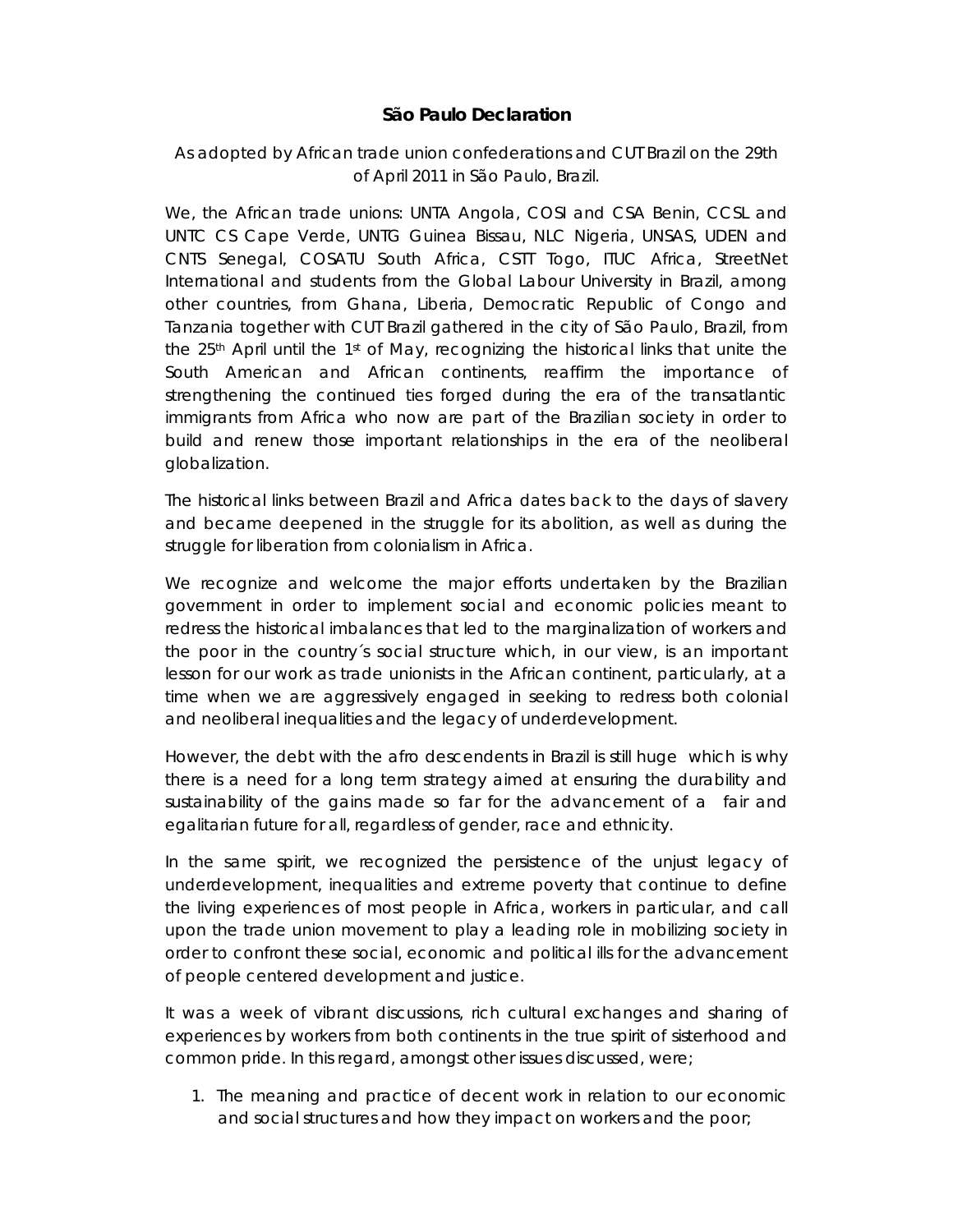- 2. The policy development processes, social dialogue and political environment in which macroeconomic alternatives are being discussed in order to advance the objective of fair, just and inclusive development;
- 3. The experiences from developing countries and how they are engaged in the transformation of their models of development, social structures and how they are building partnerships to advance the common social agenda;
- 4. The challenges of a sustainable and inclusive development and social order in our countries with specific reference to the strengthening of the south-south relations for the redefinition of the unjust world economic order.

In that regard, the following proposals for consideration in the development of a cooperation framework and the basis for further engagement amongst ourselves and with the rest of the international trade union movement, were made;

- 1. We shall advance a developmental model that puts people at the center of the whole process;
- 2. The struggle against neoliberal globalization and its manifestations such as privatization and casualization of jobs are an integral part of the struggle for decent work;
- 3. We reaffirm the centrality of the role of the democratic State in driving development and creating enabling conditions for popular participation in policy development and public governance;
- 4. The neoliberalization of the economy has not only deepened inequalities and poverty, but has also worsened the conditions of work through the massive informalization, casualization and general insecurity of work, which have a definite feminine character, as women are the worse victims. This is why the struggle to organize informal sector workers and domestic workers must be a priority;
- 5. We reaffirm the right of people to self determination and condemn foreign military interference and occupation. We support democratic and popular struggles by the people to demand their sovereign right to rule themselves. This equally applies to the control and ownership of natural resources by the people;
- 6. We make strong commitments to engage our national governments on the need to ensure a progressive deal that includes reduction in CO2 emissions and make finance available for developing countries to address mitigation and adaptation challenges in ways that prepare them for transition to a global green economy;
- 7. Our understanding of south-south relations is premised on the following principles: